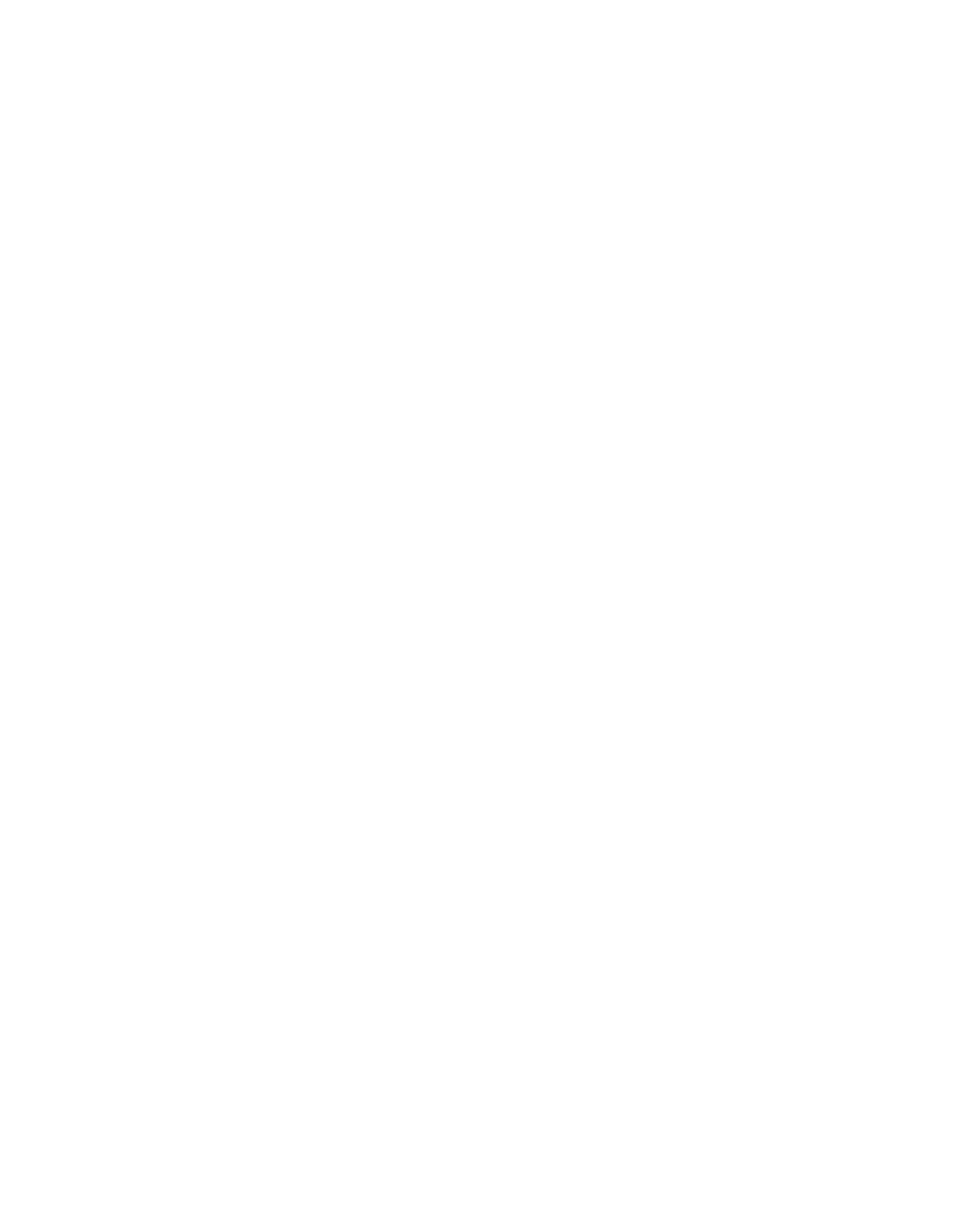### **Region C Population & Demand Projections by County**

## **Population by County**

#### **Demand by County** $\mathsf y$

|                       |           |           |           | Population from the 2016 Region C Plan |                           |            |           |           | <b>TWDB DRAFT Population</b> |            |            |            |           |                     | <b>Region C Consultant's Draft Revised Population</b> |            |            |            |          |           |           | Difference Between 2016 and 2021 |           |           |
|-----------------------|-----------|-----------|-----------|----------------------------------------|---------------------------|------------|-----------|-----------|------------------------------|------------|------------|------------|-----------|---------------------|-------------------------------------------------------|------------|------------|------------|----------|-----------|-----------|----------------------------------|-----------|-----------|
| County                | 2020      | 2030      | 2040      | 2050                                   | 2060                      | 2070       | 2020      | 2030      | 2040                         | 2050       | 2060       | 2070       | 2020      | 2030                | 2040                                                  | 2050       | 2060       | 2070       | 2020     | 2030      | 2040      | 2050                             | 2060      | 2070      |
| <b>COLLIN</b>         | 956,716   | ,116,830  | 1,363,229 | 1,646,663                              | ,853,878                  | 2,053,638  | 956,71    | 116,83    | L,363,229                    | 1,646,663  | 1,853,878  | 2,053,638  | 1,050,506 | 1,239,302           | 1,497,921                                             | 1,807,279  | 2,093,719  | 2,373,092  | 93,790   | 122,472   | 134,692   | 160,61                           | 239,841   | 319,453   |
| <b>COOKE</b>          | 42,033    | 45,121    | 48,079    | 53,532                                 | 64,047                    | 96,463     | 42,033    | 45,121    | 48,079                       | 53,532     | 64,047     | 96,463     | 40,903    | 44,035              | 46,984                                                | 52,427     | 62,905     | 95,351     | $-1,130$ | $-1,086$  | $-1,095$  | $-1,105$                         | $-1,142$  | $-1,112$  |
| <b>DALLAS</b>         | 2,566,134 | 2,822,809 | 3,107,541 | 3,355,539                              | 3,552,602                 | 3,697,105  | 2,566,134 | 2,822,809 | 3,107,541                    | 3,355,539  | 3,552,602  | 3,697,10   |           | 2,587,960 2,871,662 | 3,180,529                                             | 3,429,783  | 3,627,334  | 3,770,858  | 21,826   | 48,853    | 72,988    | 74,244                           | 74,732    | 73,753    |
| <b>DENTON</b>         | 901,645   | 1,135,397 | 1,348,271 | 1,576,424                              | 1,846,314                 | 2,090,485  | 901,645   | ,135,397  | 1,348,27                     | 1,576,424  | 1,846,314  | 2,090,485  | 886,063   | 1,111,763           | 1,329,551                                             | 1,584,015  | 1,866,215  | 2,113,136  | 15,582   | $-23,634$ | $-18,720$ | 7,591                            | 19,901    | 22,651    |
| <b>ELLIS</b>          | 183,814   | 224,000   | 276,931   | 362,668                                | 488,768                   | 683,974    | 183,814   | 224,000   | 276,931                      | 362,668    | 488,768    | 683,974    | 191,638   | 241,778             | 280,745                                               | 360,584    | 479,939    | 670,845    | 7,824    | 17,778    | 3,814     | $-2,084$                         | $-8,829$  | $-13,129$ |
| <b>FANNIN</b>         | 38,346    | 43,391    | 52,743    | 69,221                                 | 101,915                   | 138,497    | 38,346    | 43,391    | 52,743                       | 69,221     | 101,915    | 138,497    | 38,330    | 43,084              | 52,891                                                | 69,328     | 101,706    | 137,732    |          | $-307$    | 148       |                                  | $-209$    | $-765$    |
| <b>FREESTONE</b>      | 20,437    | 21,077    | 22,947    | 31,142                                 | 44,475                    | 73,287     | 20,437    | 21,077    | 22,947                       | 31,142     | 44,475     | 73,287     | 20,437    | 21,077              | 22,947                                                | 31,142     | 44,475     | 73,287     |          |           |           |                                  |           |           |
| <b>GRAYSON</b>        | 134,785   | 148,056   | 164,524   | 185,564                                | 250,872                   | 344,127    | 134,785   | 148,056   | 164,524                      | 185,564    | 250,872    | 344,127    | 135,311   | 149,527             | 159,610                                               | 178,907    | 242,865    | 337,120    | 526      | 1.471     | $-4,914$  | $-6,657$                         | $-8,007$  | $-7,007$  |
| HENDERSON             | 60,175    | 64,059    | 69,737    | 76,204                                 | 101,827                   | 136,269    | 60,175    | 64,059    | 69,737                       | 76,204     | 101,827    | 136,269    | 67,579    | 72,592              | 78,504                                                | 85,901     | 110,493    | 141,881    | 7,404    | 8,533     | 8,76      | 9,69                             | 8,666     | 5,612     |
| <b>JACK</b>           | 9,751     | 10,409    | 10,817    | 11,033                                 | 11,190                    | 11,291     | 9,751     | 10,409    | 10,81                        | 11,033     | 11,190     | 11,291     | 9,751     | 10,409              | 10,817                                                | 11,033     | 11,190     | 11,291     |          |           |           |                                  |           |           |
| <b>KAUFMAN</b>        | 146,623   | 191,707   | 239,940   | 309,619                                | 428,577                   | 571,840    | 146,623   | 191,707   | 239,940                      | 309,619    | 428,577    | 571,840    | 146,389   | 195,107             | 242,354                                               | 306,833    | 423,277    | 566,840    | $-234$   | 3,400     | 2,414     | $-2,786$                         | $-5,300$  | $-5,000$  |
| <b>NAVARRO</b>        | 52,544    | 57,032    | 61,667    | 71,452                                 | 86,952                    | 107,814    | 52,544    | 57,032    | 61,667                       | 71,452     | 86,952     | 107,814    | 52,505    | 59,556              | 65,958                                                | 74,213     | 83,221     | 99,056     | $-39$    | 2,524     | 4,29      | 2,761                            | $-3,731$  | $-8,758$  |
| <b>PARKER</b>         | 199,955   | 255,133   | 291,007   | 366,596                                | 480,530                   | 629,277    | 199,955   | 255,133   | 291,007                      | 366,596    | 480,530    | 629,277    | 201,491   | 260,194             | 276,979                                               | 360,125    | 472,097    | 593,000    | 1,536    | 5,061     | $-14,028$ | $-6,471$                         | $-8,433$  | $-36,277$ |
| <b>ROCKWALL</b>       | 104,887   | 137,304   | 160,918   | 198,279                                | 249,594                   | 301,970    | 104,887   | 137,304   | 160,918                      | 198,279    | 249,594    | 301,970    | 119,410   | 160,315             | 213,619                                               | 246,938    | 291,850    | 325,052    | 14,523   | 23,011    | 52,70     | 48,659                           | 42,256    | 23,082    |
| <b>TARRANT</b>        | 2,006,473 | 2,281,666 | 2,579,553 | 2,797,060                              | 2,991,972                 | 3,184,348  | 2.006.473 | 2,281,666 | 2,579,553                    | 2,797,060  | 2,991,972  | 3,184,348  | 2,004,609 | 2,279,113           | 2,580,32                                              | 2,799,127  | 2,978,034  | 3,167,377  | $-1,864$ | $-2,553$  | 772       | 2,067                            | $-13,938$ | $-16,971$ |
| <b>WISE</b>           | 79,882    | 94,734    | 110,668   | 149,261                                | 188,770                   | 227,527    | 79,882    | 94,734    | 110,668                      | 149,261    | 188,770    | 227,527    | 79,882    | 95,086              | 110,343                                               | 135,797    | 162,282    | 208,872    |          | 352       | $-325$    | $-13,464$                        | $-26,488$ | $-18,655$ |
| <b>REGION C TOTAL</b> | 7,504,200 | 8,648,725 | 9,908,572 |                                        | $11,260,257$   12,742,283 | 14,347,912 | 7,504,200 | 8,648,725 | 9,908,572                    | 11,260,257 | 12,742,283 | 14,347,912 | 7,632,764 | 8,854,600           |                                                       | 11,533,432 | 13.051.602 | 14,684,790 | 128,564  | 205,875   | 241,505   | 273,175                          | 309,319   | 336,877   |

| County                |           |           |           |         | Demand from the 2016 Region C Plan (acre-feet) |           |         |           | <b>TWDB DRAFT Demand (ac-ft)</b> |         |           |           |           |           |           | <b>Region C Consultant's Draft Revised Demand</b> |           |           |          |          |          | Difference Between 2016 and 2021 |          |          |
|-----------------------|-----------|-----------|-----------|---------|------------------------------------------------|-----------|---------|-----------|----------------------------------|---------|-----------|-----------|-----------|-----------|-----------|---------------------------------------------------|-----------|-----------|----------|----------|----------|----------------------------------|----------|----------|
|                       | 2020      | 2030      | 2040      | 2050    | 2060                                           | 2070      | 2020    | 2030      | 2040                             | 2050    | 2060      | 2070      | 2020      | 2030      | 2040      | 2050                                              | 2060      | 2070      | 2020     | 2030     | 2040     | 2050                             | 2060     | 2070     |
| <b>COLLIN</b>         | 215,996   | 248,030   | 296,881   | 345,282 | 374,359                                        | 402,609   | 212,782 | 244,686   | 293,985                          | 346,549 | 376,312   | 402,782   | 235,966   | 266,883   | 309,157   | 366,230                                           | 417,267   | 461,813   | 19,970   | 18,853   | 12,276   | 20,948                           | 42,908   | 59,204   |
| <b>COOKE</b>          | 6,122     | 6,335     | 6,565     | 7,157   | 8,522                                          | 12,650    | 6,386   | 6,603     | 6.841                            | 7.439   | 8,816     | 12,956    | 6,092     | 6,334     | 6,574     | 7,171                                             | 8,536     | 12,688    | $-30$    |          |          |                                  |          |          |
| <b>DALLAS</b>         | 521,968   | 560,015   | 607,125   | 651,210 | 687,875                                        | 711,818   | 519.93  | 557,818   | 605,014                          | 649,092 | 685,743   | 709,706   | 526,405   | 569,263   | 620,372   | 664,276                                           | 700,470   | 724,227   | 4,437    | 9,248    | 13,24    | 13,066                           | 12,595   | 12,409   |
| <b>DENTON</b>         | 176,110   | 218,419   | 256,631   | 295,870 | 341,498                                        | 379,398   | 176,17  | 218,482   | 256,793                          | 296,312 | 342,032   | 379,949   | 174,482   | 214,499   | 253,243   | 296,551                                           | 343,953   | 383,288   | $-1,628$ | $-3,920$ | $-3,388$ | 681                              | 2,455    | 3,890    |
| <b>ELLIS</b>          | 32,686    | 39,053    | 47,684    | 60,586  | 79,481                                         | 109,139   | 33,380  | 39,856    | 48,547                           | 62,295  | 81,477    | 110,971   | 35,587    | 44,355    | 50,592    | 63,114                                            | 80,925    | 109,463   | 2,901    | 5,302    | 2,908    | 2,528                            | 1,444    | 324      |
| <b>FANNIN</b>         | 4,969     | 5,533     | 6,854     | 9,043   | 12,793                                         | 17,006    | 5,032   | 5,604     | 6,822                            | 9,01L   | 12,886    | 17,247    | 5,159     | 5,718     | 7,021     | 9,226                                             | 13,099    | 17,382    | 190      | 185      | 167      | 183                              | 306      | 376      |
| <b>FREESTONE</b>      | 2,476     | 2,480     | 2,599     | 3,670   | 5,030                                          | 7,911     | 2,679   | 2,661     | 2,787                            | 3,904   | 5,339     | 8,376     | 2,978     | 2,981     | 3,205     | 4,449                                             | 5,991     | 9,139     | 502      | 501      | 606      | 779                              | 961      | 1,228    |
| <b>GRAYSON</b>        | 25,580    | 27,254    | 29.741    | 33,410  | 44,009                                         | 60,119    | 25,815  | 27,545    | 30,007                           | 33,509  | 43,637    | 60,574    | 25,923    | 27,784    | 28,759    | 31,728                                            | 41,911    | 59,078    | 343      | 530      | $-982$   | $-1,682$                         | $-2,098$ | $-1,041$ |
| <b>HENDERSON</b>      | 7,790     | 8,237     | 8,809     | 9,692   | 13,956                                         | 19,634    | 7.036   | 7.442     | 7,988                            | 8,815   | 12,625    | 17,464    | 7,533     | 8,016     | 8,577     | 9,467                                             | 13,207    | 17,841    | $-257$   | $-221$   | $-232$   | $-225$                           | $-749$   | $-1,793$ |
| <b>JACK</b>           | 1,243     | 1,283     | 1,302     | 1,311   | 1,327                                          | 1,337     | 1,227   | 1,267     | 1,286                            | 1,294   | 1,309     | 1,321     | 1,227     | 1,267     | 1,286     | 1,294                                             | 1,309     | 1,321     |          |          |          |                                  |          |          |
| <b>KAUFMAN</b>        | 18,199    | 23,826    | 29,422    | 37,766  | 51,170                                         | 67,015    | 19,133  | 24,845    | 30,603                           | 39,616  | 53,966    | 71,087    | 19,543    | 25,959    | 32,142    | 40,518                                            | 54,694    | 72,157    | 1,344    | 2,133    | 2,720    | 2,752                            | 3,524    | 5,142    |
| <b>NAVARRO</b>        | 9,084     | 9,663     | 10,307    | 11,613  | 13,608                                         | 16,207    | 9,079   | 9,639     | 10,27                            | 11,576  | 13,562    | 16,152    | 9,175     | 10,037    | 10,876    | 12,035                                            | 13,367    | 15,469    |          | 374      | 569      | 422                              | $-241$   | $-738$   |
| <b>PARKER</b>         | 30,671    | 39,528    | 44,667    | 55,197  | 70,446                                         | 90,498    | 30,749  | 39,638    | 44,559                           | 55,315  | 70,621    | 90,715    | 32,000    | 41,708    | 44,184    | 55,648                                            | 70,799    | 87,044    | 1,329    | 2,180    | $-483$   | 451                              | 353      | $-3,454$ |
| ROCKWALL              | 19,893    | 27,064    | 30,947    | 36,425  | 44,054                                         | 52,522    | 19,830  | 26,837    | 30,737                           | 36,264  | 43,996    | 52,422    | 22,657    | 30,414    | 40,419    | 45,201                                            | 51,916    | 57,231    | 2,764    | 3,350    | 9,472    | 8,776                            | 7,862    | 4,709    |
| <b>TARRANT</b>        | 396,470   | 443,988   | 497,892   | 538,525 | 575,949                                        | 612,536   | 396,37  | 443,824   | 497,759                          | 538,619 | 576,141   | 612,817   | 396,608   | 446,443   | 503,051   | 543,999                                           | 577,156   | 612,381   | 138      | 2,455    | 5,159    | 5,474                            | 1,207    | $-155$   |
| <b>WISE</b>           | 12,273    | 14,677    | 17,296    | 23,056  | 28,741                                         | 34,434    | 12,39   | 14,827    | 17,466                           | 23,270  | 29,003    | 34,750    | 12,694    | 15,211    | 17,821    | 22,238                                            | 26,592    | 33,305    | 421      | 534      | 525      | $-818$                           | $-2,149$ | $-1,129$ |
| <b>REGION C TOTAL</b> | 1,481,530 | 1,675,385 | 1,894,722 |         | 2,352,818                                      | 2,594,833 |         | 1,671,574 | 1,891,465                        |         | 2,357,465 | 2,599,289 | 1,514,029 | 1,716,873 | 1,937,280 | 2,173,144                                         | 2,421,192 | 2,673,828 | 32,499   | 41.488   | 42,558   | 53,331                           | 68.37    | 78,995   |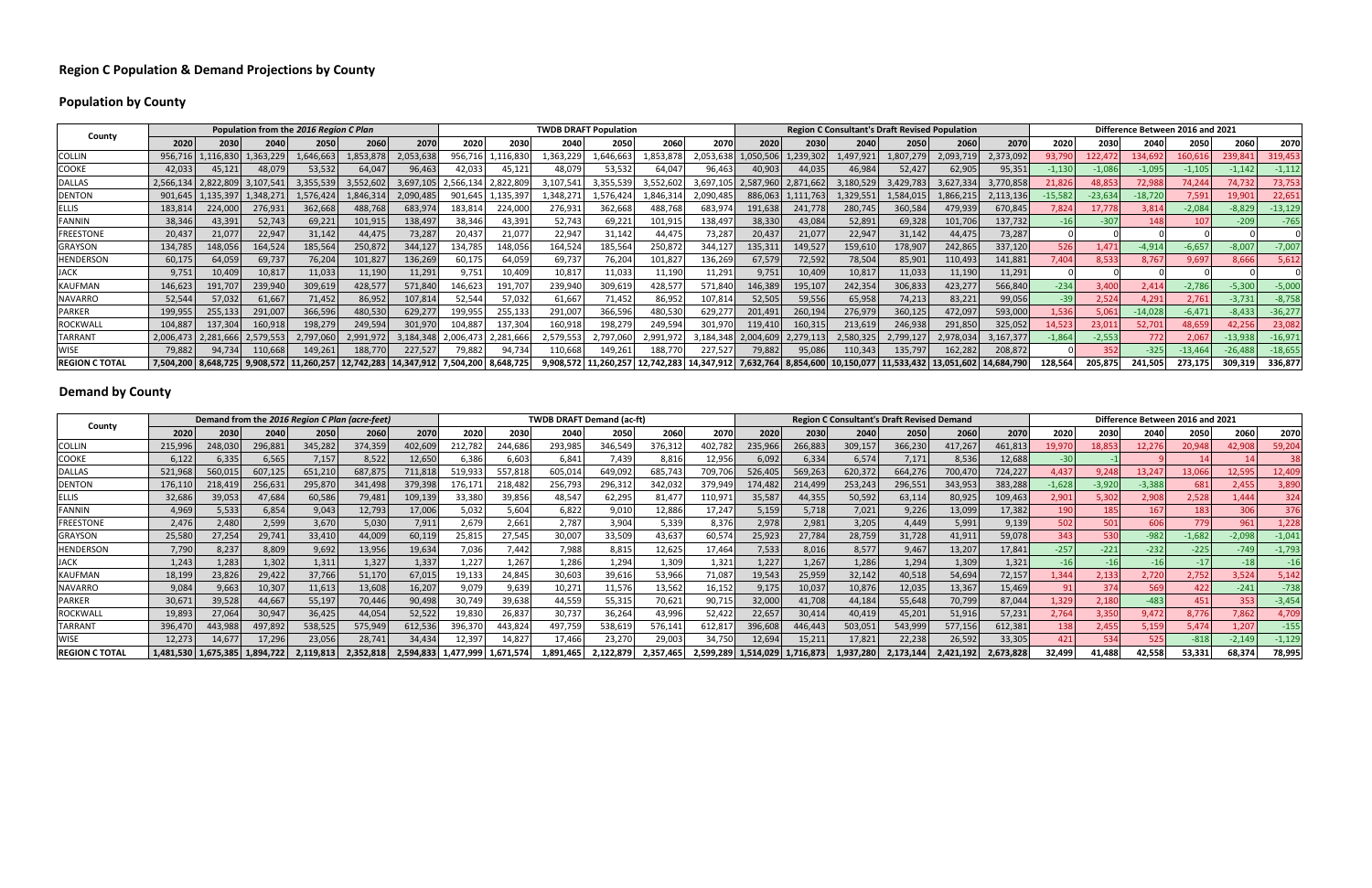## **GPCD by County**

| County                |      |      | GPCD from the 2016 Region C Plan |      |                  |      |      |      |                  | <b>TWDB DRAFT Demand (ac-ft)</b> |                  |      |       |      |      | <b>Region C Consultant's Draft Revised gpcd</b> |      |      |      |      | Difference Between 2016 and 2021 |      |      |      |
|-----------------------|------|------|----------------------------------|------|------------------|------|------|------|------------------|----------------------------------|------------------|------|-------|------|------|-------------------------------------------------|------|------|------|------|----------------------------------|------|------|------|
|                       | 2020 | 2030 | 2040                             | 2050 | 2060             | 2070 | 2020 | 2030 | 2040             | 2050                             | 2060             | 2070 | 2020  | 2030 | 2040 | 2050                                            | 2060 | 2070 | 2020 | 2030 | 2040                             | 2050 | 2060 | 2070 |
| <b>COLLIN</b>         | 202  | 198  | 194                              | 187  | 180              | 175  | 199  | 196  | 193              | 188                              | 181              | 175  | 201   | 192  | 184  | 181                                             | 178  | 174  |      |      |                                  |      |      |      |
| <b>COOKE</b>          | 130  | 125  | 122                              | 119  | 119              | 117  | 136  | 131  | 127              | 124                              | 123              | 120  | 133   | 128  | 125  | 122                                             | 121  | 119  |      |      |                                  |      |      |      |
| <b>DALLAS</b>         | 182  | 177  | 174                              | 173  | 173              | 172  | 181  | 176  | 174              | 173                              | 172              | 171  | 182   | 177  | 174  | 173                                             | 172  | 171  |      |      |                                  |      |      |      |
| <b>DENTON</b>         | 174  | 172  | 170                              | 168  | 165              | 162  | 174  | 172  | 170              | 168                              | 165              | 162  | 176   | 172  | 170  | 167                                             | 165  | 162  |      |      |                                  |      |      |      |
| <b>ELLIS</b>          | 159  | 156  | 154                              | 149  | 145              | 142  | 162  | 159  | 157              | 153                              | 149              | 145  | 166   | 164  | 161  | 156                                             | 151  | 146  |      |      |                                  |      |      |      |
| <b>FANNIN</b>         | 116  | 114  | 116                              | 117  | 112              | 110  | 117  | 115  | 115 <sub>1</sub> | 116                              | 113              | 111  | 120   | 118  | 118  | 119                                             | 115  | 113  |      |      |                                  |      |      |      |
| <b>FREESTONE</b>      | 108  | 105  | 101                              | 105  | 101 <sub>1</sub> | 96   | 117  | 113  | 108              | 112                              | 107              | 102  | 130   | 126  | 125  | 128                                             | 120  | 111  |      |      |                                  |      |      |      |
| <b>GRAYSON</b>        | 169  | 164  | 161                              | 161  | 157              | 156  | 171  | 166  | 163              | 161                              | 155              | 157  | 171   | 166  | 161  | 158                                             | 154  | 156  |      |      |                                  |      |      |      |
| <b>HENDERSON</b>      | 116  | 115  | 113                              | 114  | 122              | 129  | 104  | 104  | 102              | 103                              | 111              | 114  | 100   | 99   | 98   | 98                                              | 107  | 112  |      |      |                                  |      |      |      |
| <b>JACK</b>           | 114  | 110  | 107                              | 106  | 106              | 106  | 112  | 109  | 106              | 105                              | 104              | 104  | 112   | 109  | 106  | 105                                             | 104  | 104  |      |      |                                  |      |      |      |
| KAUFMAN               | 111  | 111  | 109                              | 109  | 107              | 105  | 116  | 116  | 114              | 114                              | 112.             | 111  | 119   | 119  | 118  | 118                                             | 115  | 114  |      |      |                                  |      |      |      |
| <b>NAVARRO</b>        | 154  | 151  | 149                              | 145  | 140              | 134  | 154  | 151) | 149              | 145                              | 139              | 134  | 156   | 150  | 147  | 145                                             | 143  | 139  |      |      |                                  |      |      |      |
| <b>PARKER</b>         | 137  | 138  | 137                              | 134  | 131              | 128  | 137  | 139  | 137              | 135                              | 131              | 129  | 142   | 143  | 142  | 138                                             | 134  | 131  |      |      |                                  |      |      |      |
| <b>ROCKWALL</b>       | 169  | 176  | 172                              | 164  | 158              | 155  | 169  | 174  | 171              | 163                              | 157              | 155  | 169   | 169  | 169  | 163                                             | 159  | 157  |      |      |                                  |      |      |      |
| <b>TARRANT</b>        | 176  | 174  | 172                              | 172  | 172              | 172  | 176  | 174  | 172              | 172                              | 172 <sub>1</sub> | 172  | 177   | 175  | 174  | 174                                             | 173  | 173  |      |      |                                  |      |      |      |
| <b>WISE</b>           | 137  | 138  | 140                              | 138  | 136              | 135  | 139  | 140  | 141              | 139                              | 137              | 136  | 142   | 143  | 144  | 146                                             | 146  | 142  |      |      |                                  |      |      |      |
| <b>REGION C TOTAL</b> | 176  | 173  | 171                              | 168  | 165              | 161  | 176  | 173  | 170              | 168                              | 165              | 162  | 177 l | 173  | 170  | 168                                             | 166  | 1631 |      |      |                                  |      |      |      |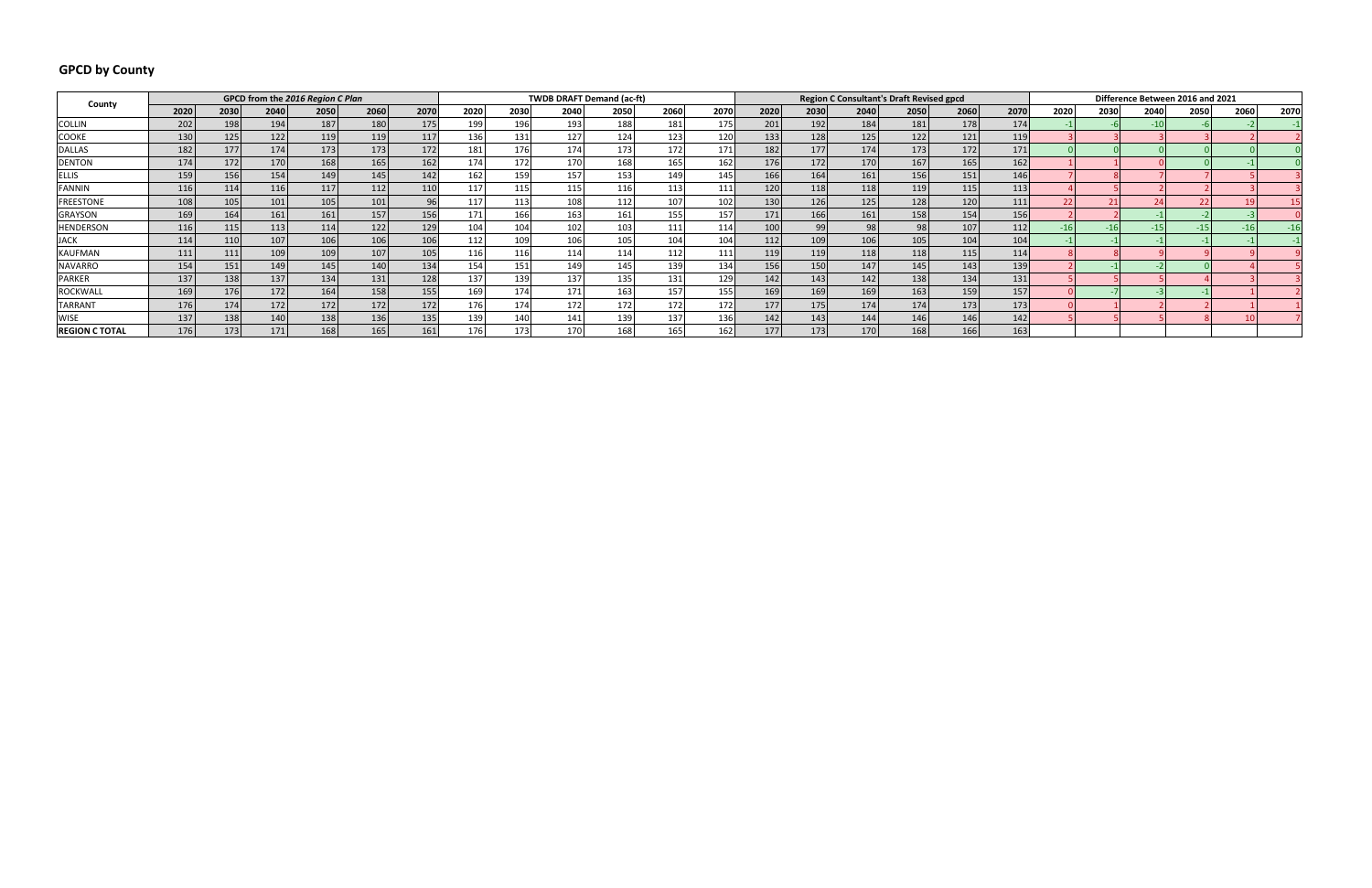|                       |         |         |                             |         |         |         |         |         |                                   |         |         | . .     |         |         |                                  |         |         |         |
|-----------------------|---------|---------|-----------------------------|---------|---------|---------|---------|---------|-----------------------------------|---------|---------|---------|---------|---------|----------------------------------|---------|---------|---------|
|                       |         |         | <b>2017 SWP Projections</b> |         |         |         |         |         | <b>2021 RWP Draft Projections</b> |         |         |         |         |         | <b>2021 RWP Revision Request</b> |         |         |         |
| <b>County</b>         | 2020    | 2030    | 2040                        | 2050    | 2060    | 2070    | 2020    | 2030    | 2040                              | 2050    | 2060    | 2070    | 2020    | 2030    | 2040                             | 2050    | 2060    | 2070    |
| Irrigation            | 33,167  | 33,385  | 33,599                      | 33,815  | 34,032  | 34,248  | 42,905  | 42,905  | 42,905                            | 42,905  | 42,905  | 42,905  | 43,910  | 43,910  | 43,910                           | 43,910  | 43,910  | 43,910  |
| Manufacturing         | 79,540  | 87,958  | 96,154                      | 103,307 | 107,899 | 112,839 | 48,141  | 52,651  | 52,651                            | 52,651  | 52,651  | 52,651  | 48.382  | 52,930  | 52,930                           | 52,930  | 52,930  | 52,930  |
| <b>Steam Electric</b> | 71,452  | 94,176  | 106,033                     | 113,641 | 124,001 | 135,443 | 30,281  | 34,072  | 34,072                            | 34,072  | 34,072  | 34,072  | 62,932  | 66,723  | 66,723                           | 66,723  | 66,723  | 66,723  |
| Livestock             | 18,778  | 18,778  | 18,778                      | 18,778  | 18,778  | 18,778  | 17,547  | 17,547  | 17,547                            | 17,547  | 17,547  | 17,547  | 17.54   | 17,547  | 17,547                           | 17,547  | 17,547  | 17,547  |
| Mining                | 38,858  | 35,311  | 33,662                      | 36,483  | 39,308  | 43,739  | 38,858  | 35,311  | 33,662                            | 36,483  | 39,308  | 43,739  | 46,467  | 38,209  | 33,536                           | 36,360  | 39,180  | 43,601  |
| <b>Region Total</b>   | 241,795 | 269,606 | 288,226                     | 306,024 | 324,018 | 345,047 | 177,732 | 182,486 | 180,837                           | 183,658 | 186,483 | 190,914 | 219,238 | 219,319 | 214,646                          | 217,470 | 220,290 | 224,711 |

| 2021 RWP Draft Non-Municipal Water Demand Projections - Summary (in acre-feet) |  |  |
|--------------------------------------------------------------------------------|--|--|
|--------------------------------------------------------------------------------|--|--|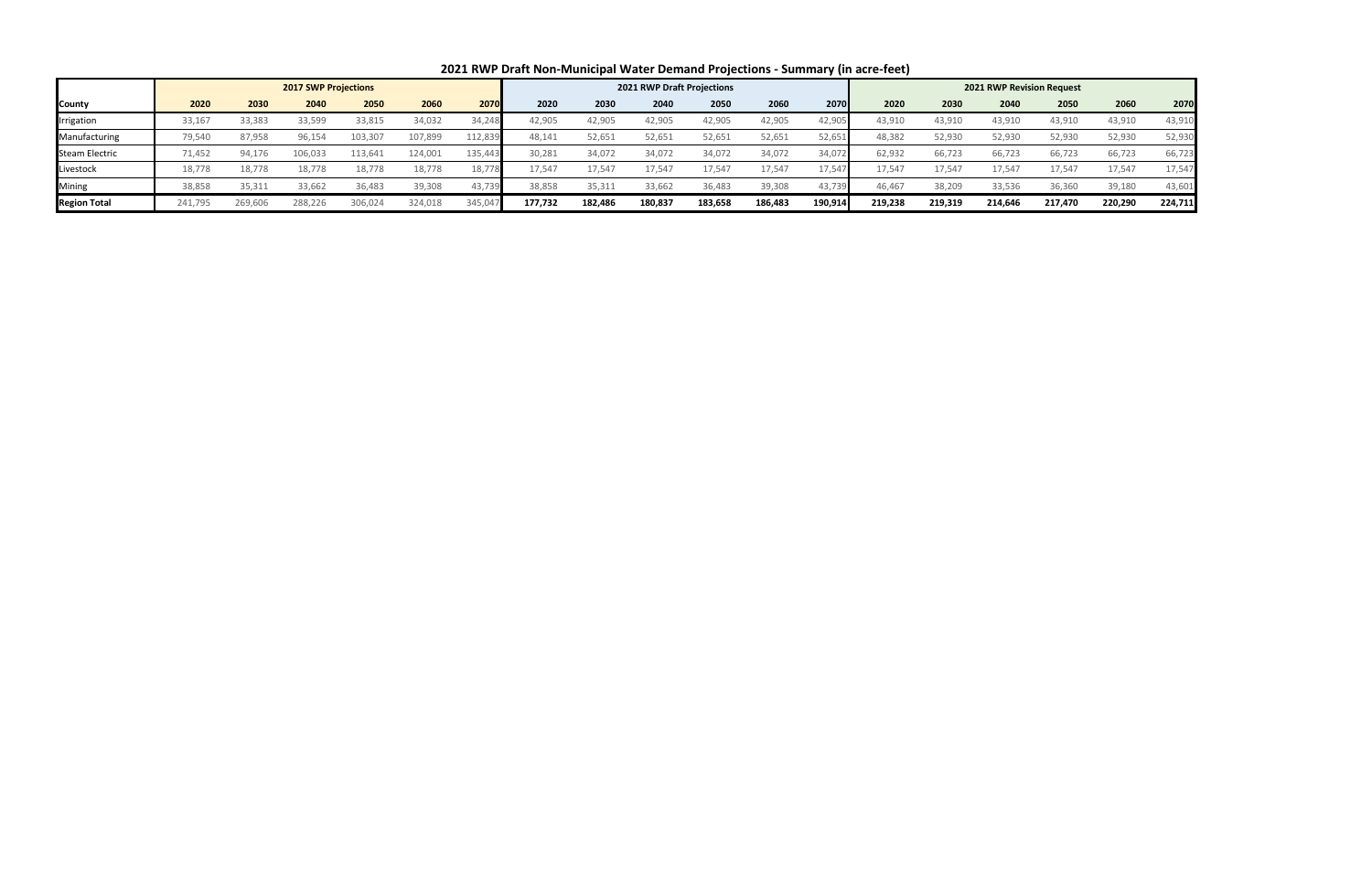|                     |        |        | <b>2017 SWP Projections</b> |         |         |         |        |        | 2021 RWP Draft Projections |        |          |        |        |        | 2021 RWP Revision Request |        |        |        |                                        |
|---------------------|--------|--------|-----------------------------|---------|---------|---------|--------|--------|----------------------------|--------|----------|--------|--------|--------|---------------------------|--------|--------|--------|----------------------------------------|
| County              | 2020   | 2030   | 2040                        | 2050    | 2060    | 2070    | 2020   | 2030   | 2040                       | 2050   | 2060     | 2070   | 2020   | 2030   | 2040                      | 2050   | 2060   |        | 2070 Comment                           |
| COLLIN              | 3,456  | 3,888  | 4,319                       | 4,706   | 5,109   | 5,547   | 2,246  | 2,602  | 2,602                      | 2,602  | 2,602    | 2,602  | 2,246  | 2,602  | 2,602                     | 2,602  | 2,602  | 2,602  |                                        |
| COOKE               | 226    | 247    | 268                         | 286     | 310     | 336     | 116    | 128    | 128                        | 128    | 128      | 128    | 116    | 128    | 128                       | 128    | 128    | 128    |                                        |
| <b>DALLAS</b>       | 37,791 | 41,148 | 44,214                      | 46,703  | 46,983  | 47,26   | 21,834 | 23,073 | 23,073                     | 23,073 | 23,073   | 23,073 | 21,834 | 23,073 | 23,073                    | 23,073 | 23,073 | 23,073 |                                        |
| DENTON              | 1,446  | 1,643  | 1,843                       | 2,020   | 2,194   | 2,383   | 374    | 440    | 440                        | 440    | 440      | 440    | 374    | 440    | 440                       | 440    | 440    | 440    |                                        |
| <b>ELLIS</b>        | 5,247  | 5.403  | 5.560                       | 5,716   | 5,716   | 5,71    | 5.414  | 6,549  | 6,549                      | 6,549  | 6.549    | 6,549  | 5,414  | 6.549  | 6.549                     | 6,549  | 6,549  | 6,549  |                                        |
| FANNIN              | 88     | 97     | 106                         | 114     | 124     | 135     | 12     | 12     | 12                         | 12     | 12       |        | 12     | 12     | 12                        | 12     | 12     |        |                                        |
| FREESTONE           | 100    | 111    | 121                         | 130     | 136     | 142     |        |        | $\Omega$                   | 0      | $\Omega$ |        | 19     | 19     | 19                        | 19     | 19     |        | 19 2015 estimated water use            |
| GRAYSON             | 4,905  | 5,329  | 5,729                       | 6,065   | 6,584   | 7,147   | 2,951  | 3,009  | 3,009                      | 3,009  | 3,009    | 3,009  | 2,951  | 3,009  | 3,009                     | 3,009  | 3,009  | 3,009  |                                        |
| <b>HENDERSON</b>    | 575    | 594    | 613                         | 633     | 652     | 671     | 806    | 985    | 985                        | 985    | 985      | 985    | 806    | 985    | 985                       | 985    | 985    | 985    |                                        |
| <b>ACK</b>          |        |        |                             |         |         |         |        |        |                            |        |          |        |        |        |                           |        |        |        |                                        |
| KAUFMAN             | 813    | 869    | 928                         | 993     | 1,061   | 1,13    | 724    | 849    | 849                        | 849    | 849      | 849    | 946    | 1,109  | 1,109                     | 1,109  | 1,109  | 1.109  | 2015 estimated water us<br>projections |
| <b>NAVARRO</b>      | 1,114  | 1,249  | 1,384                       | 1,519   | 1,654   | 1,789   | 894    | 1,062  | 1,062                      | 1,062  | 1,062    | 1,062  | 894    | 1,062  | 1,062                     | 1,062  | 1,062  | 1,062  |                                        |
| PARKER              | 638    | 729    | 821                         | 912     | 1,004   | 1,09    | 87     | 103    | 103                        | 103    | 103      | 103    | 87     | 103    | 103                       | 103    | 103    | 103    |                                        |
| ROCKWALL            | 35     | 40     | 45                          | 50      | 55      |         | 31     | 36     | 36                         | 36     | 36       | 36     | 31     | 36     | 36                        | 36     | 36     |        |                                        |
| <b>TARRANT</b>      | 20,444 | 23,630 | 26,924                      | 29,919  | 32,457  | 35,21   | 12,197 | 13,301 | 13,301                     | 13,301 | 13,301   | 13,301 | 12,197 | 13,301 | 13,301                    | 13,301 | 13,301 | 13,301 |                                        |
| WISE                | 2,660  | 2,979  | 3.277                       | 3,539   | 3,858   | 4,206   | 454    | 501    | 501                        | 501    | 501      | 501    | 454    | 501    | 501                       | 501    | 501    | 501    |                                        |
| <b>Region Total</b> | 79,540 | 87,958 | 96,154                      | 103,307 | 107,899 | 112,839 | 48,141 | 52,651 | 52,651                     | 52,651 | 52,651   | 52,651 | 48,382 | 52,930 | 52,930                    | 52,930 | 52,930 | 52,930 |                                        |

se > max reported 2010-2014 se > max reported 2010-2014; Use 2015 in 2020, then increase same proportion as TWDB draft projections as TWDB draft projections as TWDB draft projections as TWDB draft projections.

|                     |        |        |                             |        |        |       |        |        |                            |        |        |        | <u>zuzi wee Dialtholi-Mullicipal eelde Dellianu Frojections - illigation (ill acie-leet)</u> |        |                           |        |        |              |                                                                            |
|---------------------|--------|--------|-----------------------------|--------|--------|-------|--------|--------|----------------------------|--------|--------|--------|----------------------------------------------------------------------------------------------|--------|---------------------------|--------|--------|--------------|----------------------------------------------------------------------------|
|                     |        |        | <b>2017 SWP Projections</b> |        |        |       |        |        | 2021 RWP Draft Projections |        |        |        |                                                                                              |        | 2021 RWP Revision Request |        |        |              |                                                                            |
| County              | 2020   | 2030   | 2040                        | 2050   | 2060   | 2070  | 2020   | 2030   | 2040                       | 2050   | 2060   | 2070   | 2020                                                                                         | 2030   | 2040                      | 2050   | 2060   | 2070 Comment |                                                                            |
| <b>COLLIN</b>       | 2,995  | 2,995  | 2,995                       | 2,995  | 2,995  | 2,995 | 2,811  | 2,811  | 2,811                      | 2,811  | 2,811  | 2,811  | 3,340                                                                                        | 3,340  | 3,340                     | 3,340  | 3,340  |              | 3,340 Avg 2011-2015 TWDB water use est > avg 2010-2014 TWDB water use est  |
| <b>COOKE</b>        | 300    | 300    | 300                         | 300    | 300    |       | 1,038  | 1,038  | 1,038                      | 1,038  | 1,038  | 1,038  | 1,100                                                                                        | 1,100  | 1,100                     | 1,100  | 1,100  |              | 1,100 Avg 2011-2015 TWDB water use est > avg 2010-2014 TWDB water use est  |
| <b>DALLAS</b>       | 9,134  | 9,134  | 9,134                       | 9,134  | 9,134  |       | 10,468 | 10,468 | 10,468                     | 10,468 | 10,468 | 10,468 | 10,122                                                                                       | 10,122 | 10,122                    | 10,122 | 10,122 |              | 10,122 Avg 2011-2015 TWDB water use est > avg 2010-2014 TWDB water use est |
| <b>DENTON</b>       | 2,137  | 2,137  | 2,137                       | 2,137  | 2,137  | 2,13  | 2,973  | 2,973  | 2,973                      | 2,973  | 2,973  | 2,973  | 3,003                                                                                        | 3,003  | 3,003                     | 3,003  | 3,003  |              | 3,003 Avg 2011-2015 TWDB water use est > avg 2010-2014 TWDB water use est  |
| <b>ELLIS</b>        | 572    | 572    | 572                         | 572    | 572    |       | 1,255  | 1,255  | 1,255                      | 1,255  | 1,255  | 1,255  | 1,367                                                                                        | 1,367  | 1,367                     | 1,367  | 1,367  |              | 1,367 Avg 2011-2015 TWDB water use est > avg 2010-2014 TWDB water use est  |
| <b>FANNIN</b>       | 8,301  | 8,301  | 8,301                       | 8,301  | 8,301  |       | 11,186 | 11,186 | 11,186                     | 11,186 | 11,186 | 11,18  | 11,553                                                                                       | 11,553 | 11,553                    | 11,553 | 11,553 |              | 11,553 Avg 2011-2015 TWDB water use est > avg 2010-2014 TWDB water use est |
| <b>FREESTONE</b>    | 298    | 298    | 298                         | 298    | 298    |       | 565    | 565    | 565                        | 565    | 565    | 565    | 569                                                                                          | 569    | 569                       | 569    | 569    |              | 569 Avg 2011-2015 TWDB water use est > avg 2010-2014 TWDB water use est    |
| GRAYSON             | 2,438  | 2,654  | 2,870                       | 3,086  | 3,303  | 3,519 | 4,450  | 4,450  | 4,450                      | 4,450  | 4,450  | 4,450  | 4,477                                                                                        | 4,477  | 4,477                     | 4,477  | 4,477  |              | 4,477 Avg 2011-2015 TWDB water use est > avg 2010-2014 TWDB water use est  |
| <b>HENDERSON</b>    |        |        |                             |        |        |       | 487    | 487    | 487                        | 487    | 487    | 487    | 582                                                                                          | 582    | 582                       | 582    | 582    |              | 582 Avg 2011-2015 TWDB water use est > avg 2010-2014 TWDB water use est    |
| <b>JACK</b>         | 101    | 101    | 101                         | 101    | 101    |       | 84     | 84     | 84                         | 84     | 84     |        |                                                                                              |        |                           | 98     | 98     |              | 98 Avg 2011-2015 TWDB water use est > avg 2010-2014 TWDB water use est     |
| <b>KAUFMAN</b>      | 179    | 179    | 179                         | 179    | 179    |       | 247    | 247    | 247                        | 247    | 247    | 247    | 285                                                                                          | 285    | 285                       | 285    | 285    |              | 285 Avg 2011-2015 TWDB water use est > avg 2010-2014 TWDB water use est    |
| NAVARRO             | 58     | 58     | 58                          | 58     | 58     |       | 84     | 84     | 84                         | 84     | 84     |        |                                                                                              |        | 75                        | 75     |        |              | 75 Avg 2011-2015 TWDB water use est > avg 2010-2014 TWDB water use est     |
| <b>PARKER</b>       | 490    | 490    | 490                         | 490    | 490    |       | 602    | 602    | 602                        | 602    | 602    | 602    | 773                                                                                          | 773    | 773                       | 773    | 773    |              | 773 Avg 2011-2015 TWDB water use est > avg 2010-2014 TWDB water use est    |
| ROCKWALL            | 374    | 374    | 374                         | 374    | 374    |       | 251    | 251    | 251                        | 251    | 251    | 251    | 234                                                                                          | 234    | 234                       | 234    | 234    |              | 234 Avg 2011-2015 TWDB water use est > avg 2010-2014 TWDB water use est    |
| TARRANT             | 4,466  | 4,466  | 4,466                       | 4,466  | 4,466  | 4.46  | 4,964  | 4,964  | 4,964                      | 4,964  | 4,964  | 4,964  | 4,926                                                                                        | 4,926  | 4,926                     | 4,926  | 4,926  |              | 4,926 Avg 2011-2015 TWDB water use est > avg 2010-2014 TWDB water use est  |
| <b>WISE</b>         | 1,324  | 1,324  | 1,324                       | 1,324  | 1,324  |       | 1,440  | 1,440  | 1,440                      | 1,440  | 1,440  | 1,440  | 1,406                                                                                        | 1,406  | 1,406                     | 1,406  | 1,406  |              | 1,406 Avg 2011-2015 TWDB water use est > avg 2010-2014 TWDB water use est  |
| <b>Region Total</b> | 33,167 | 33,383 | 33,599                      | 33,815 | 34,032 | 34,24 | 42,905 | 42,905 | 42,905                     | 42,905 | 42,905 | 42,905 | 43,910                                                                                       | 43,910 | 43,910                    | 43,910 | 43,910 | 43,910       |                                                                            |

### **2021 RWP Draft Non-Municipal Water Demand Projections - Irrigation (in acre-feet)**

### **2021 RWP Draft Non-Municipal Water Demand Projections - Manufacturing (in acre-feet)**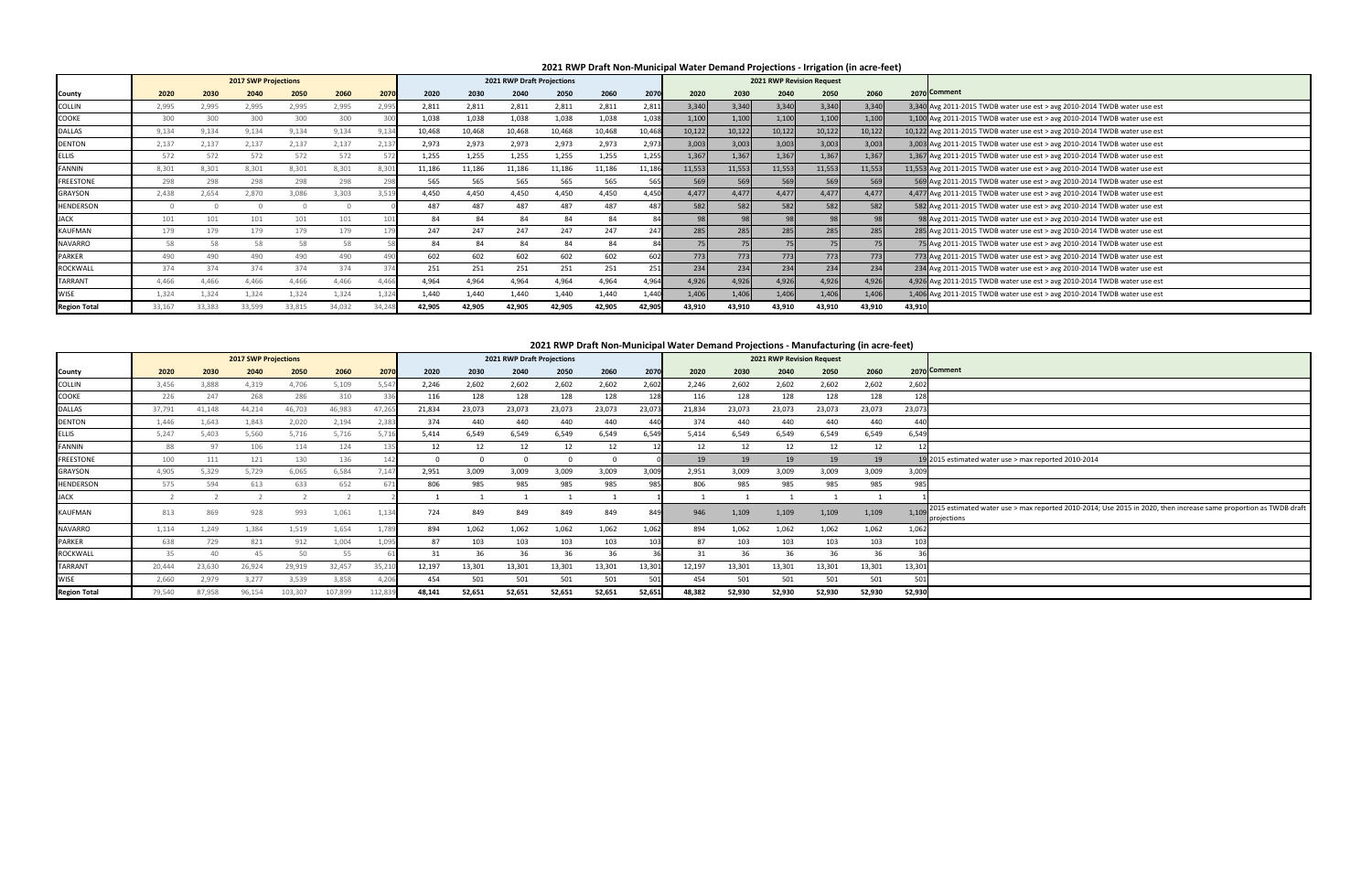ater use projections for Big Brown Station. It is a currently active station and closure is not certain. Per Gary Spicer (SEP Region C Member and Luminant representative), plant is for sale and new owner would

 $n$ ual use 2010-2014; Use 2015 as baseline.

nual use 2010-2014; Use 2015 as baseline.

\*Fannin Co updated from original TWDB projection of 384 af/y

\*Freestone Co updated from original TWDB projection of 34,432 af/y

|                     |        |        |                             |         |         |         |        |        |                            |        |                          |        |        |        |                           |                          | <u>zuzi ilmer Drammunikalan alama Demanu Frujethum - Steam Liethit Fuwer (in atle-leet)</u> |        |                                                                                          |
|---------------------|--------|--------|-----------------------------|---------|---------|---------|--------|--------|----------------------------|--------|--------------------------|--------|--------|--------|---------------------------|--------------------------|---------------------------------------------------------------------------------------------|--------|------------------------------------------------------------------------------------------|
|                     |        |        | <b>2017 SWP Projections</b> |         |         |         |        |        | 2021 RWP Draft Projections |        |                          |        |        |        | 2021 RWP Revision Request |                          |                                                                                             |        |                                                                                          |
| County              | 2020   | 2030   | 2040                        | 2050    | 2060    | 2070    | 2020   | 2030   | 2040                       | 2050   | 2060                     | 2070   | 2020   | 2030   | 2040                      | 2050                     | 2060                                                                                        |        | 2070 Comment                                                                             |
| <b>COLLIN</b>       | 715    | 602    | 740                         | 594     | 782     | 724     | 40     | 40     | 40                         | 40     | 40                       | 40     | 40     | 40     | 40                        | 40                       | 40                                                                                          | 40     |                                                                                          |
| COOKE               |        |        |                             |         |         |         |        |        | .5                         | 5      | -5                       |        | -5     | 5      | -5                        | .5                       | 5                                                                                           |        |                                                                                          |
| <b>DALLAS</b>       | 5,000  | 5,000  | 11,066                      | 11,066  | 11,066  | 11,066  | 1,065  | 1,065  | 1,065                      | 1,065  | 1,065                    | 1,065  | 1,065  | 1,065  | 1,065                     | 1,065                    | 1,065                                                                                       | 1,065  |                                                                                          |
| <b>DENTON</b>       | 646    | 733    | 819                         | 906     | 993     | 1,088   | 173    | 173    | 173                        | 173    | 173                      | 173    | 173    | 173    | 173                       | 173                      | 173                                                                                         | 173    |                                                                                          |
| <b>ELLIS</b>        | 698    | 1,450  | 3,741                       | 5,754   | 7,878   | 10,786  | 901    | 901    | 901                        | 901    | 901                      | 901    | 901    | 901    | 901                       | 901                      | 901                                                                                         | 901    |                                                                                          |
| <b>FANNIN</b>       | 6,363  | 11,474 | 11,910                      | 12,443  | 13,092  | 13,775  |        |        |                            |        |                          |        |        |        | $\overline{\phantom{a}}$  | $\overline{\phantom{a}}$ | $\sim$                                                                                      |        |                                                                                          |
| <b>FREESTONE</b>    | 25,000 | 25,000 | 25,000                      | 28,712  | 33,963  | 40,175  | 3,585  | 3,585  | 3,585                      | 3,585  | 3,585                    | 3,585  | 34,432 | 34,432 | 34,432                    | 34,432                   | 34,432                                                                                      |        | Recommend retaining wa<br>34,432 certain. Per Gary Spicer (<br>likely continue operation |
| <b>GRAYSON</b>      | 6,163  | 12,711 | 12,711                      | 12,711  | 12,711  | 12,711  | 4,387  | 4,387  | 4,387                      | 4,387  | 4,387                    | 4,387  | 4,387  | 4,387  | 4,387                     | 4,387                    | 4,387                                                                                       | 4,387  |                                                                                          |
| HENDERSON           | 4,000  | 7,000  | 8,000                       | 9,000   | 10,000  | 11,000  | 3,077  | 3,077  | 3,077                      | 3,077  | 3,077                    | 3.077  | 3,709  | 3,709  | 3.709                     | 3,709                    | 3,709                                                                                       |        | 3.709 2015 water use $>$ max an                                                          |
| JACK                | 2,665  | 2,879  | 3,092                       | 3,305   | 3,518   | 3,745   | 3,772  | 3,772  | 3,772                      | 3,772  | 3,772                    | 3,772  | 3,772  | 3,772  | 3,772                     | 3,772                    | 3,772                                                                                       | 3,772  |                                                                                          |
| KAUFMAN             | 8,000  | 8,000  | 8,000                       | 8,000   | 8,000   | 8,000   | 8,621  | 8,621  | 8,621                      | 8,621  | 8,621                    | 8,621  | 9,793  | 9,793  | 9.793                     | 9,793                    | 9,793                                                                                       |        | 9,793 2015 water use > max an                                                            |
| <b>NAVARRO</b>      | 8,000  | 13,440 | 13,440                      | 13,440  | 13,440  | 13,440  |        |        | $\overline{\phantom{a}}$   |        | $\overline{\phantom{a}}$ |        |        |        |                           |                          |                                                                                             |        |                                                                                          |
| <b>PARKER</b>       | 260    | 260    | 260                         | 260     | 260     | 260     | 604    | 604    | 604                        | 604    | 604                      | 604    | 604    | 604    | 604                       | 604                      | 604                                                                                         | 604    |                                                                                          |
| <b>ROCKWALL</b>     |        |        | $\sim$                      |         |         |         |        |        | $\overline{\phantom{a}}$   |        |                          |        |        |        |                           |                          |                                                                                             |        |                                                                                          |
| TARRANT             | 2,448  | 4,168  | 5,000                       | 5,000   | 5,000   | 5,000   | 1,157  | 4,948  | 4,948                      | 4,948  | 4,948                    | 4.948  | 1,157  | 4,948  | 4,948                     | 4,948                    | 4,948                                                                                       | 4,948  |                                                                                          |
| <b>WISE</b>         | 1,494  | 1,459  | 2,254                       | 2,450   | 3,298   | 3,673   | 2,894  | 2,894  | 2,894                      | 2,894  | 2,894                    | 2,894  | 2,894  | 2,894  | 2,894                     | 2,894                    | 2,894                                                                                       | 2,894  |                                                                                          |
| <b>Region Total</b> | 71,452 | 94,176 | 106,033                     | 113,641 | 124,001 | 135,443 | 30,281 | 34,072 | 34,072                     | 34,072 | 34,072                   | 34,072 | 62,932 | 66,723 | 66,723                    | 66,723                   | 66,723                                                                                      | 66,723 |                                                                                          |

|                     |        |        |                             |        |        |        |        |        |                            |        | 2021 RWP Draft Non-Municipal Water Demand Projections - Livestock (in acre-feet) |        |        |        |                           |        |        |        |              |
|---------------------|--------|--------|-----------------------------|--------|--------|--------|--------|--------|----------------------------|--------|----------------------------------------------------------------------------------|--------|--------|--------|---------------------------|--------|--------|--------|--------------|
|                     |        |        | <b>2017 SWP Projections</b> |        |        |        |        |        | 2021 RWP Draft Projections |        |                                                                                  |        |        |        | 2021 RWP Revision Request |        |        |        |              |
| County              | 2020   | 2030   | 2040                        | 2050   | 2060   | 2070   | 2020   | 2030   | 2040                       | 2050   | 2060                                                                             | 2070   | 2020   | 2030   | 2040                      | 2050   | 2060   |        | 2070 Comment |
| COLLIN              | 860    | 860    | 860                         | 860    | 860    | 860    | 912    | 912    | 912                        | 912    | 912                                                                              | 912    | 912    | 912    | 912                       | 912    | 912    | 912    |              |
| COOKE               | 1,494  | 1,494  | 1,494                       | 1,494  | 1,494  | 1,494  | 1,330  | 1,330  | 1,330                      | 1,330  | 1,330                                                                            | 1,330  | 1,330  | 1,330  | 1,330                     | 1,330  | 1,330  | 1,330  |              |
| DALLAS              | 854    | 854    | 854                         | 854    | 854    | 854    | 758    | 758    | 758                        | 758    | 758                                                                              | 758    | 758    | 758    | 758                       | 758    | 758    | 758    |              |
| <b>DENTON</b>       | 1,045  | 1,045  | 1.045                       | 1,045  | 1.045  | 1,045  | 769    | 769    | 769                        | 769    | 769                                                                              | 769    | 769    | 769    | 769                       | 769    | 769    | 769    |              |
| <b>ELLIS</b>        | 905    | 905    | 905                         | 905    | 905    | 905    | 1,140  | 1,140  | 1,140                      | 1,140  | 1,140                                                                            | 1,140  | 1,140  | 1,140  | 1,140                     | 1,140  | 1,140  | 1,140  |              |
| <b>FANNIN</b>       | 1,668  | 1,668  | 1,668                       | 1,668  | 1,668  | 1,668  | 1,411  | 1,411  | 1,411                      | 1,411  | 1,411                                                                            | 1.411  | 1,411  | 1,411  | 1,411                     | 1,411  | 1,411  | 1,411  |              |
| <b>FREESTONE</b>    | 1,852  | 1,852  | 1,852                       | 1,852  | 1,852  | 1,852  | 1,207  | 1,207  | 1,207                      | 1,207  | 1,207                                                                            | 1,207  | 1,207  | 1,207  | 1,207                     | 1,207  | 1,207  | 1,207  |              |
| <b>GRAYSON</b>      | 1,458  | 1,458  | 1,458                       | 1,458  | 1.458  | 1.458  | 1,143  | 1.143  | 1.143                      | 1,143  | 1,143                                                                            | 1.143  | 1,143  | 1,143  | 1,143                     | 1.143  | 1,143  | 1,143  |              |
| HENDERSON           | 490    | 490    | 490                         | 490    | 490    | 490    | 1,261  | 1,261  | 1,261                      | 1,261  | 1,261                                                                            | 1,261  | 1,261  | 1,261  | 1,261                     | 1,261  | 1,261  | 1,261  |              |
| <b>JACK</b>         | 932    | 932    | 932                         | 932    | 932    | 932    | 785    | 785    | 785                        | 785    | 785                                                                              | 785    | 785    | 785    | 785                       | 785    | 785    | 785    |              |
| KAUFMAN             | 1,717  | 1,717  | 1,717                       | 1,717  | 1,717  | 1,717  | 1,570  | 1,570  | 1,570                      | 1,570  | 1,570                                                                            | 1,570  | 1,570  | 1,570  | 1,570                     | 1,570  | 1,570  | 1,570  |              |
| <b>NAVARRO</b>      | 1,544  | 1,544  | 1,544                       | 1,544  | 1,544  | 1,544  | 1,691  | 1,691  | 1,691                      | 1,691  | 1,691                                                                            | 1,691  | 1,691  | 1,691  | 1,691                     | 1,691  | 1,691  | 1,691  |              |
| PARKER              | 1,544  | 1,544  | 1,544                       | 1,544  | 1,544  | 1,544  | 1,634  | 1,634  | 1,634                      | 1,634  | 1,634                                                                            | 1,634  | 1,634  | 1,634  | 1,634                     | 1,634  | 1,634  | 1,634  |              |
| ROCKWALL            | 117    | 117    | 117                         | 117    | 117    | 117    | 111    | 111    | 111                        | 111    | 111                                                                              | 111    | 111    | 111    | 111                       | 111    | 111    | 111    |              |
| <b>TARRANT</b>      | 723    | 723    | 723                         | 723    | 723    | 723    | 627    | 627    | 627                        | 627    | 627                                                                              | 627    | 627    | 627    | 627                       | 627    | 627    | 627    |              |
| <b>WISE</b>         | 1,575  | 1,575  | 1,575                       | 1,575  | 1,575  | 1,575  | 1,198  | 1,198  | 1,198                      | 1,198  | 1,198                                                                            | 1,198  | 1,198  | 1,198  | 1,198                     | 1,198  | 1,198  | 1,198  |              |
| <b>Region Total</b> | 18,778 | 18,778 | 18,778                      | 18,778 | 18,778 | 18.778 | 17,547 | 17,547 | 17,547                     | 17,547 | 17,547                                                                           | 17,547 | 17,547 | 17,547 | 17,547                    | 17,547 | 17,547 | 17,547 |              |

#### **2021 RWP Draft Non-Municipal Water Demand Projections - Steam Electric Power (in acre-feet)**